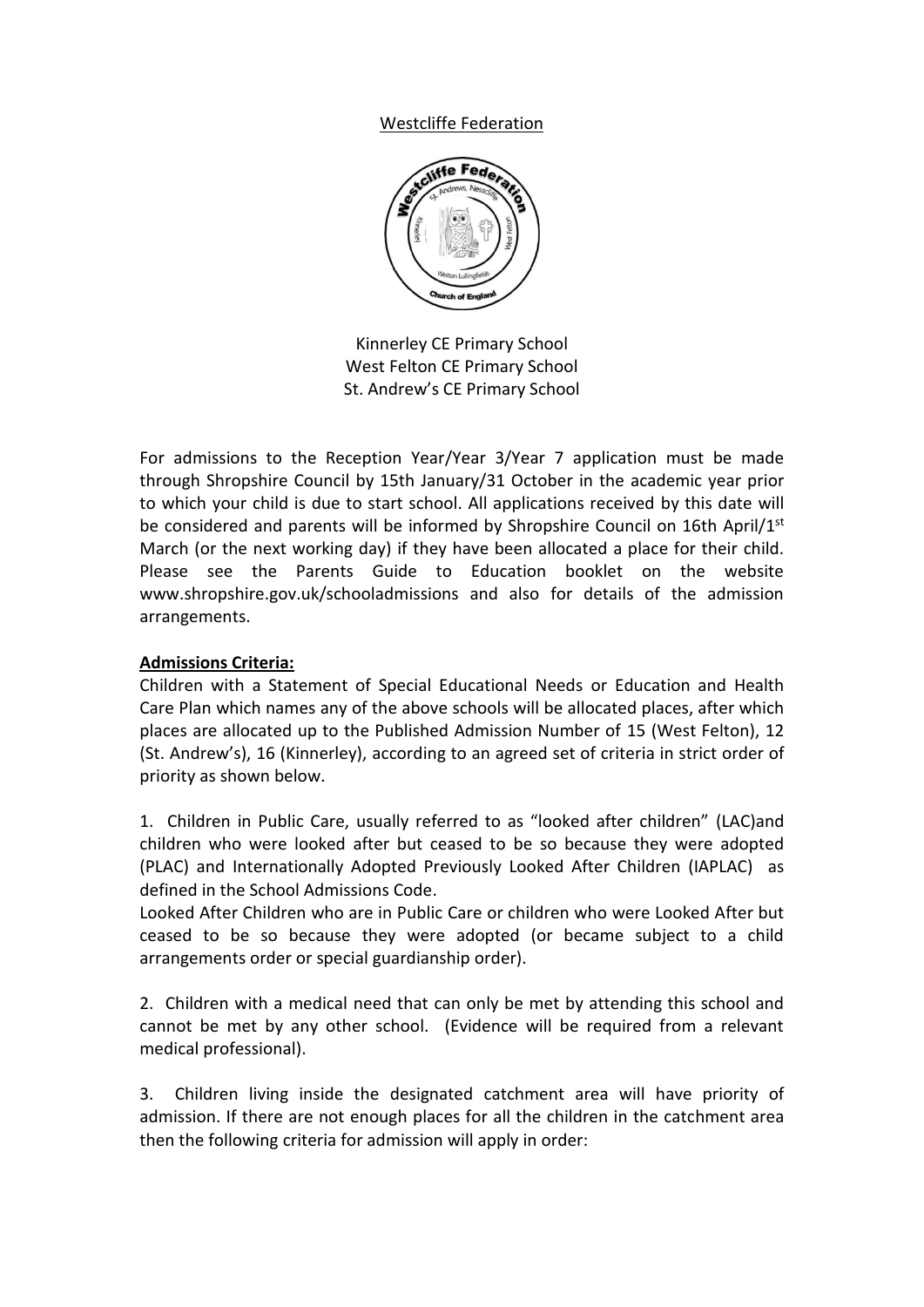3a. Priority will be given to children living within the catchment area\* who will have an older sibling at the school on the day they are due to start school. 3b. After that, priority will be given to other children who live within the catchment area.

\*The designated catchment area can be viewed through LocalView on the Shropshire Council website www.shropshire.gov.uk.

4. If there are spaces still available after the above criteria have been applied, children living outside the designated catchment area will be offered places according to the following criteria:

4a. Children who will have an older sibling at the school on the day they are due to start school.

4b All other children.

Each category will be rank ordered according to the distance from home to school as a straight line measurement.

Notes:

A sibling connection is defined as a brother or sister, step-brother or step-sister, halfbrother or half-sister, living at the same address as part of the same family unit and of compulsory school age (i.e.  $5 - 16$  years). Adopted siblings are also included. Older siblings must be attending the school on the date the younger sibling is due to start there. However, cousins or other relatives/friends who take up residence in a home in order to establish an 'in catchment area' address will not be given priority under the sibling criterion.

For admissions purposes all distances are measured as a straight line distance on a computerised mapping system between the home address and the nearest entrance gate of the relevant school by pinpointing their eastings and northings. The shortest distance being given highest priority. Where two addresses are within the same block of flats, the lowest number of flat nearest the ground floor will be deemed to be the nearest in distance.

Residence in catchment area can only be considered when formal confirmation (e.g. signed tenancy agreement when no property is owned, or exchange of contracts) of the address has been received.

All applicants are required to give correct information about the genuine residential address of the child. Where any information regarding a home address is found to